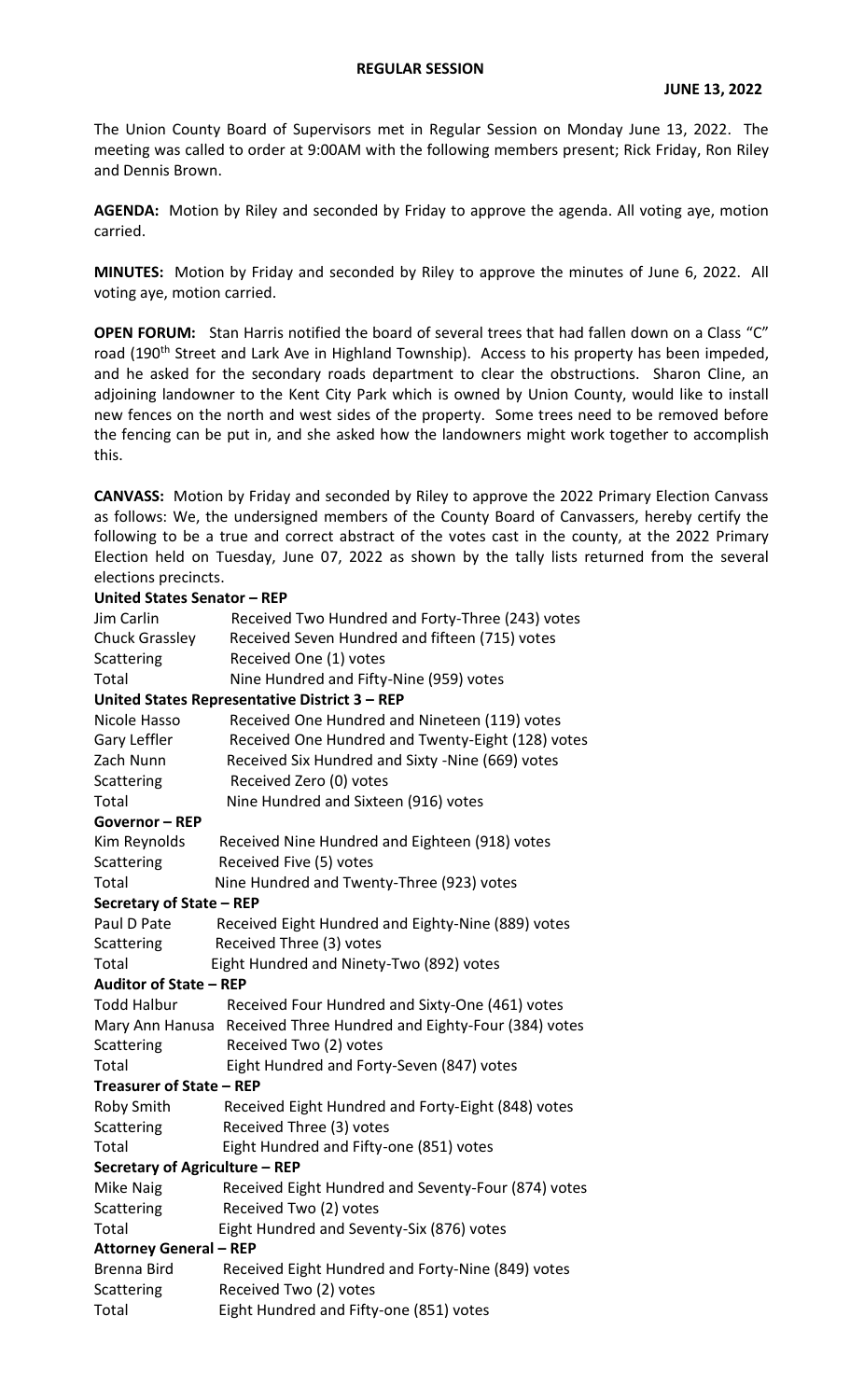| <b>State Senator District 9 - REP</b> |                                                                           |  |  |  |
|---------------------------------------|---------------------------------------------------------------------------|--|--|--|
|                                       | Tom Shipley Received Seven Hundred and Sixty-One (761) votes              |  |  |  |
| Scattering                            | Received Three (3) votes                                                  |  |  |  |
| Total                                 | Seven Hundred and Sixty-Four (764) votes                                  |  |  |  |
|                                       | State Representative District 17 - REP                                    |  |  |  |
| Paul Dykstra                          | Received Five Hundred and Five (505) votes                                |  |  |  |
|                                       | Devon Wood Received Two Hundred and Seventy-Eight (278) votes             |  |  |  |
| <b>Scattering</b>                     | Received Two (2) votes                                                    |  |  |  |
| Total                                 | Seven Hundred and Eighty-Five (785) votes                                 |  |  |  |
|                                       | State Representative District 23 - REP                                    |  |  |  |
| Ray Bubba Sorensen                    | Received One Hundred and Nineteen (119) votes                             |  |  |  |
| Scattering                            | Received Two (2) votes                                                    |  |  |  |
| Total                                 | One Hundred and Twenty-One (121) votes                                    |  |  |  |
|                                       | <b>County Board of Supervisors - REP</b>                                  |  |  |  |
| Scattering                            | Received One Hundred and Six (106) votes                                  |  |  |  |
| Total                                 | One Hundred and Six (106) votes                                           |  |  |  |
| <b>County Treasurer - REP</b>         |                                                                           |  |  |  |
| Kelly Busch                           | Received Eight Hundred and Ninety-Two (892) votes                         |  |  |  |
| Scattering                            | Received One (1) votes                                                    |  |  |  |
| Total                                 | Eight Hundred and Ninety-Three (893) votes                                |  |  |  |
| <b>County Recorder - REP</b>          |                                                                           |  |  |  |
| Katie Carlton                         | Received Eight Hundred and Seventy-One votes                              |  |  |  |
| <b>Scattering</b>                     | Received One (1) votes                                                    |  |  |  |
| Total                                 | Eight Hundred and Seventy-Two (872) votes                                 |  |  |  |
| <b>County Attorney - REP</b>          |                                                                           |  |  |  |
|                                       | Shane Patrick O'Toole Received Eight Hundred and Twenty-Seven (827) votes |  |  |  |
| Scattering                            | Received Eleven (11) votes                                                |  |  |  |
| Total                                 | Eight Hundred and Thirty-Eight (838) votes                                |  |  |  |
|                                       |                                                                           |  |  |  |
| United States Senator - DEM           |                                                                           |  |  |  |
|                                       | Abby Finkenauer Received One Hundred and Forty-Seven (147) votes          |  |  |  |
|                                       | Michael Franken Received Two Hundred and Fifty-Seven (257) votes          |  |  |  |
| Glen Hurst                            | Received Thirteen (13) votes                                              |  |  |  |
| Scattering                            | Received Zero (0) votes                                                   |  |  |  |
| Total                                 | Four Hundred and Seventeen (417) votes                                    |  |  |  |
|                                       | United States Representative District 3 - DEM                             |  |  |  |
| Cindy Axne                            | Received Four Hundred and Six (406) votes                                 |  |  |  |
| <b>Scattering</b>                     | Received Two (2) votes                                                    |  |  |  |
| Total                                 | Four Hundred and Eight (408) votes                                        |  |  |  |
| <b>Governor-DEM</b>                   |                                                                           |  |  |  |
|                                       | Deidre DeJear Received Three Hundred and Eighty-Two (382) votes           |  |  |  |
| <b>Scattering</b>                     | Received Five (3) votes                                                   |  |  |  |
| Total                                 | Three Hundred and Eighty-Five (385) votes                                 |  |  |  |
| Secretary of State - DEM              |                                                                           |  |  |  |
| Joel Miller                           | Received Two Hundred and Eighty-One (281) votes                           |  |  |  |
|                                       | Eric Van Lancker Received Eight (80) votes                                |  |  |  |
| <b>Scattering</b>                     | Received Zero (0) votes                                                   |  |  |  |
| Total                                 | Three Hundred and Sixty-One (361) votes                                   |  |  |  |
| Auditor of State - DEM                |                                                                           |  |  |  |
| Rob Sand                              | Received Three Hundred and Ninety-Six (396) votes                         |  |  |  |
|                                       | Scattering Received One (1) votes                                         |  |  |  |
| Total                                 | Three Hundred and Ninety-Seven (397) votes                                |  |  |  |
| Treasurer of State - DEM              |                                                                           |  |  |  |
|                                       | Michael L Fitzgerald Received Four Hundred (400) votes                    |  |  |  |
| Scattering                            | Received One (1) votes                                                    |  |  |  |
| Total                                 | Four Hundred and One (401) votes                                          |  |  |  |
| Secretary of Agriculture - DEM        |                                                                           |  |  |  |
| John Norwood                          | Received Three Hundred and Sixty-Eight (368) votes                        |  |  |  |
| Scattering                            | Received Zero (0) votes                                                   |  |  |  |
| Total                                 | Three Hundred and Sixty-Eight (368) votes                                 |  |  |  |
| <b>Attorney General - DEM</b>         |                                                                           |  |  |  |
|                                       | Tom Miller Received Three Hundred and Ninety-Eight (398) votes            |  |  |  |
| Scattering                            | Received Two (2) votes                                                    |  |  |  |
| Total                                 | Four Hundred (400) votes                                                  |  |  |  |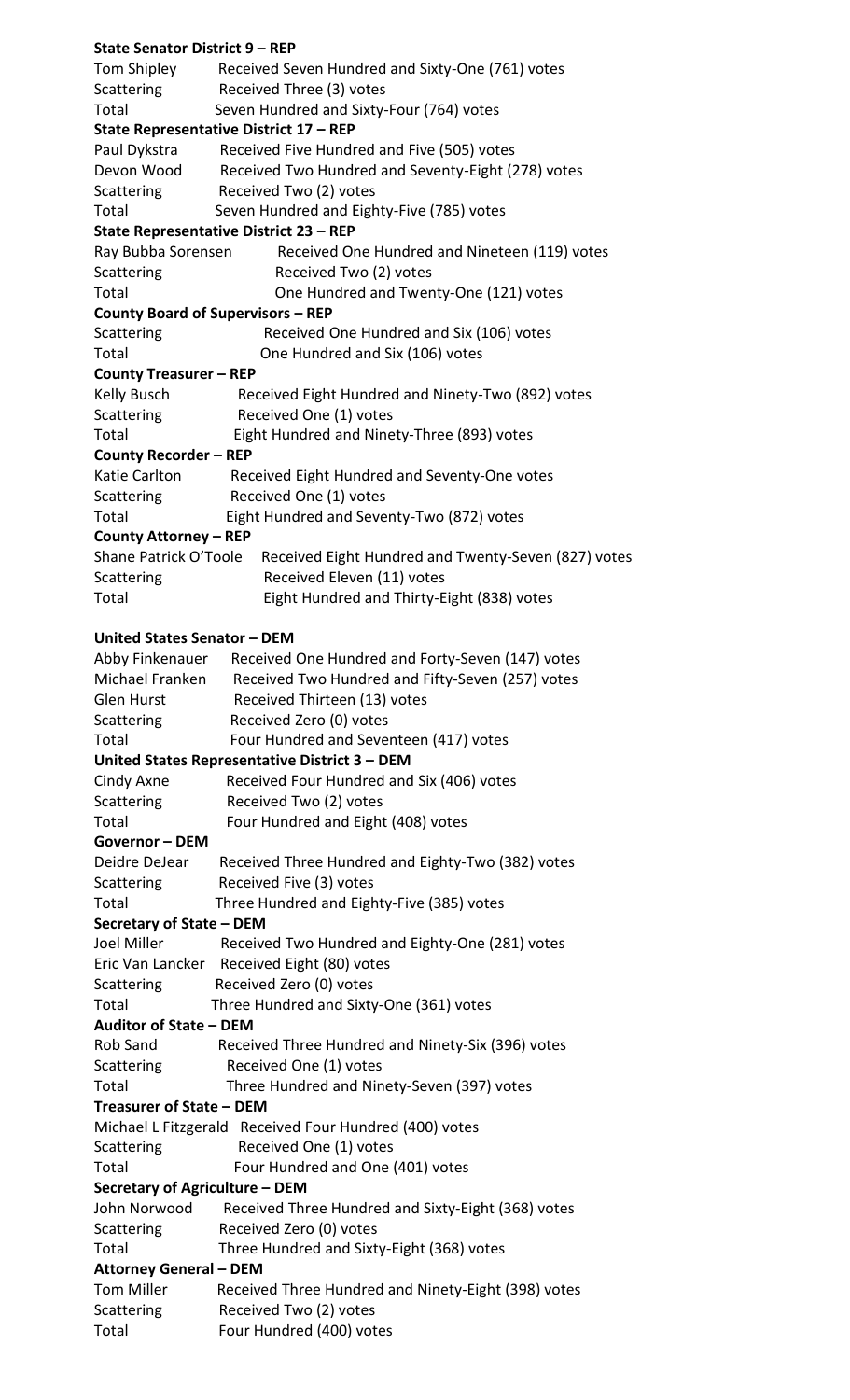| State Senator District 9 - DEM                |                                                                     |  |  |  |
|-----------------------------------------------|---------------------------------------------------------------------|--|--|--|
|                                               | Scattering Received Fourteen (14) votes                             |  |  |  |
| Total                                         | Fourteen (14) votes                                                 |  |  |  |
|                                               | State Representative District 17 - DEM                              |  |  |  |
| Scattering                                    | Received Eleven (11) votes                                          |  |  |  |
| Total                                         | Eleven (11) votes                                                   |  |  |  |
| <b>State Representative District 23 - DEM</b> |                                                                     |  |  |  |
| Scattering                                    | Received Two (2) votes                                              |  |  |  |
| Total                                         | Two (2) votes                                                       |  |  |  |
| <b>County Board of Supervisors - DEM</b>      |                                                                     |  |  |  |
| Scattering                                    | Received Twenty-Six (26) votes                                      |  |  |  |
| Total                                         | Twenty-Six (26) votes                                               |  |  |  |
| <b>County Treasurer - DEM</b>                 |                                                                     |  |  |  |
| Scattering                                    | Received Twelve (12) votes                                          |  |  |  |
| Total                                         | Twelve (12) votes                                                   |  |  |  |
| <b>County Recorder - DEM</b>                  |                                                                     |  |  |  |
| Scattering                                    | Received Eleven (11) votes                                          |  |  |  |
| Total                                         | Eleven (11) votes                                                   |  |  |  |
| <b>County Attorney - DEM</b>                  |                                                                     |  |  |  |
|                                               | Scattering Received Twelve (12) votes                               |  |  |  |
| Total                                         | Twelve (12 votes                                                    |  |  |  |
|                                               | IN TESTIMONY WHERE OF, we have hereunto set our hands and caused to |  |  |  |

be affixed the seal of this county by the Clerk of the Board of Supervisors at Creston, the county seat of Union County, this Monday June 13, 2022. Roll call vote: Friday aye, Riley aye, Brown aye, motion carried.

**SECONDARY ROADS:** Union County Roads Superintendent, Al Hysell, presented and discussed the weekly maintenance activity report and skid loader bids that were received.

**CLERK'S REPORT:** Motion by Riley and seconded by Friday to accept the Clerk's Report as presented by Union County Auditor, Sandy Hysell. All voting aye, motion carried.

| <b>CLAIMS:</b> Motion by Friday and seconded by Riley to approve Claim #147152 - Claim #147313 for a |
|------------------------------------------------------------------------------------------------------|
| grand total of \$543,716.60 as follows:                                                              |

| $\mathsf{g}$ ranu total or $\mathsf{g}$ 543,7 10.00 as follows. |            |                                             |           |
|-----------------------------------------------------------------|------------|---------------------------------------------|-----------|
| ACCESS SYSTEMS LEASING                                          | 1,276.34   | <b>IOWA SECRETARY OF STATE</b>              | 1,052.71  |
| <b>ACCESS SYSTEMS</b>                                           | 1,676.03   | <b>ISAC</b>                                 | 7,120.00  |
| A-D DISTRIBUTING CO INC                                         | 1,496.00   | <b>ISCTA</b>                                | 250.00    |
| <b>ADAMS COUNTY FREEPRESS</b>                                   | 49.87      | <b>J&amp;J PLUMBING HEATING COOLING LLC</b> | 93.18     |
| <b>ADAMS COUNTY SHERIFFS OFFICE</b>                             | 4,400.00   | <b>JIMS SANITATION &amp; TRUCK REPAIR</b>   | 936.00    |
| ADVANCED AG SEED LLC                                            | 1,980.00   | <b>KEUL ELECTRIC LLC</b>                    | 1,110.75  |
| <b>AFTON STAR ENTERPRISE</b>                                    | 56.63      | KNUDSEN, BILL                               | 500.00    |
| <b>AGRIVISION GROUP LLC</b>                                     | 124.16     | <b>KSIB RADIO</b>                           | 120.00    |
| AKIN BUILDING CENTER                                            | 156.43     | LEXISNEXIS                                  | 1,068.00  |
| <b>ALLIANT ENERGY</b>                                           | 4,675.09   | LYNAM LAWN CARE LLC                         | 6,891.99  |
| ANDERSON, VALERIE                                               | 10.00      | M & M MOTORS                                | 904.12    |
| <b>BEDFORD DRUG</b>                                             | 8.38       | MAIL SERVICES LLC                           | 604.77    |
| <b>BIG BOYZ TOYZ INC</b>                                        | 2,059.90   | MAINSTAY SYSTEMS OF IOWA LLC                | 6,744.00  |
| <b>BOB BARKER COMPANY INC</b>                                   | 1,169.96   | MASTERCARD/ISSB                             | 1,348.29  |
| <b>BOMGAARS</b>                                                 | 376.93     | <b>MEDIACOM</b>                             | 508.34    |
| <b>BOYD APPLIANCE CENTER INC</b>                                | 369.00     | <b>MEDICAP PHARMACY</b>                     | 40.23     |
| <b>BUSINESS RADIO LICENSING</b>                                 | 110.00     | <b>METRO WASTE AUTHORITY</b>                | 38,014.74 |
| <b>BUTTERFIELD SALES &amp; EQUIPMENT</b>                        | 139,994.20 | MID COUNTRY MACHINERY INC                   | 87.96     |
| CALHOUN-BURNS & ASSOC INC                                       | 866.00     | MIDWEST WHEEL CO INC                        | 583.70    |
| <b>CAPITAL ONE</b>                                              | 24.21      | MMIT BUSINESS SOLUTIONS GROUP               | 35.60     |
| <b>CENTRAL IOWA DETENTION CENTER</b>                            | 2,200.00   | MOTOROLA SOLUTIONS CREDIT COMPANY LLC       | 1,053.00  |
| <b>CENTURY LINK</b>                                             | 125.14     | <b>NAPA</b>                                 | 669.54    |
| <b>CHAT MOBILITY</b>                                            | 10.16      | <b>NEW HORIZONS</b>                         | 2,800.50  |
| CHEERS, DENNIS                                                  | 1,000.00   | <b>NORTH RISK PARTNERS</b>                  | 1,280.00  |
| <b>CINTAS CORPORATION</b>                                       | 1,302.74   | NOSEKABEL, LORI                             | 135.20    |
| CITY LAUNDERING COMPANY                                         | 549.69     | OFFICE MACHINES COMPANY INC                 | 9,203.08  |
| <b>CITY OF AFTON</b>                                            | 72.65      | ORR HEATING & AIR CONDITIONING              | 90.00     |
| <b>CITY OF CRESTON</b>                                          | 12,738.26  | <b>OWENS-KING COMPANY</b>                   | 121.50    |
| <b>CITY OF LORIMOR</b>                                          | 28.00      | PERU QUARRY INC                             | 7,036.67  |
| <b>CLARKE COUNTY AUDITOR</b>                                    | 360.44     | PINNACLE MARKETING GROUP                    | 169.20    |
| <b>COOK VIDEO &amp; APPLIANCE</b>                               | 246.98     | PITNEY BOWES GLOBAL FINANCIAL SERVICES      | 61.65     |
| <b>COUNSEL OFFICE &amp; DOCUMENT</b>                            | 56.09      | PITNEY BOWES RESERVE ACCOUNT                | 5,750.00  |
| <b>CRESTON AUTOMOTIVE INC</b>                                   | 45,353.95  | PJ GREUFE & ASSOCIATES LLC                  | 1,500.00  |
| <b>CRESTON MUNICIPAL UTILITIES</b>                              | 547.87     | <b>PODIUM INK</b>                           | 749.00    |
| <b>CRESTON PUBLISHING COMPANY</b>                               | 795.97     | POKORNY BP & AUTOMOTIVE SERVICE             | 71.05     |
|                                                                 |            |                                             |           |